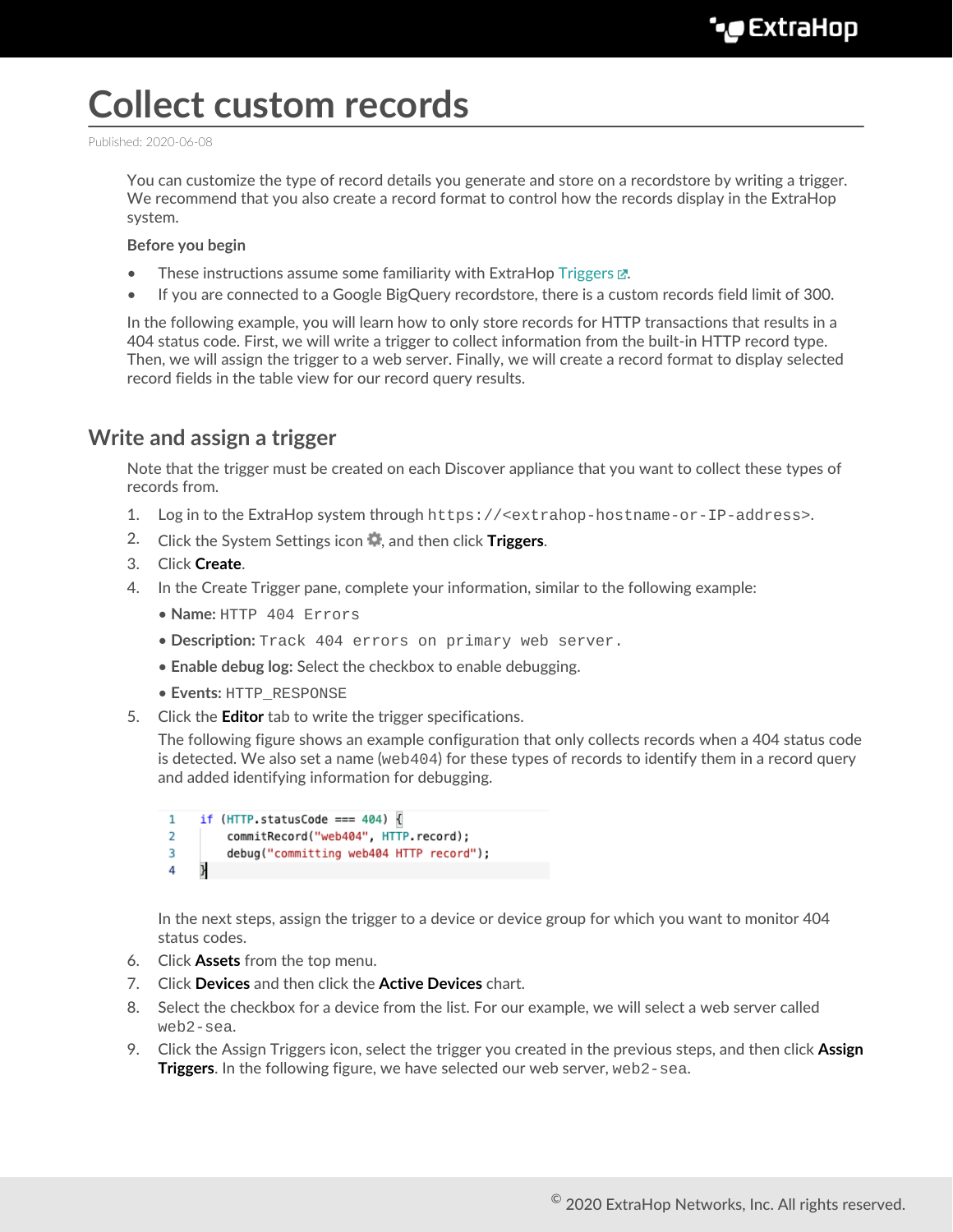# **°∙e** ExtraHop

| <b>°∙@</b> ExtraHop                                                   |   |                                | Dashboards                  |    | Detections | Alerts | Assets            | Records | Packet                |
|-----------------------------------------------------------------------|---|--------------------------------|-----------------------------|----|------------|--------|-------------------|---------|-----------------------|
| Last 30 minutes<br>Ø<br>$\overline{\phantom{a}}$<br>a few seconds ago |   | Devices                        |                             |    |            |        |                   |         |                       |
| Activity                                                              |   |                                |                             |    |            |        |                   |         |                       |
| Applications                                                          |   | Name $\bullet \approx \bullet$ |                             | .∗ | Add Filter |        | 2 devices         |         |                       |
| <b>Devices</b>                                                        |   |                                |                             |    |            |        |                   |         |                       |
| Device Groups                                                         | ∩ | Name                           | <b>MAC Address</b>          |    |            |        | <b>IP Address</b> |         | <b>Discovery Time</b> |
| Networks                                                              | ⊡ | web-sea2                       | $\approx$ 60:45:CB:72:E3:1F |    |            |        | 192.0.2.1         |         | 2017-11-13 12:        |
| Users                                                                 |   | web-sea3<br>۰                  | $\approx$ 60:45:CB:72:E3:1F |    |            |        | $\sim$            |         | 2017-11-10 12:        |

After assigning the trigger, return to the **System Settings > Trigger** page and select the trigger you created. First, make sure your device has activity. Then, click the **Debug Log** tab to see if the trigger is committing your records. For the following example, we intentionally visited unavailable web pages to generate 404 errors.

#### PROBLEMS **@0 A0** DEBUG LOG [Tue Jun 18 13:36:01] committing web404 HTTP record [Tue Jun 18 13:36:14] committing web404 HTTP record

[Tue Jun 18 13:36:14] committing web404 HTTP record [Tue Jun 18 13:36:19] committing web404 HTTP record

#### **Query for your custom record type**

- 1. Click **Records** from the top menu.
- 2. In the left pane, click the **Record Type** drop- down. Your newly created record type should appear in italics at the top of the list.
- 3. Select the record type and then click out of the menu. For our example, we will select web404, as displayed in the figure below.

|                                                                                 |   | Dashboards Metrics Records |                                                                                                          |            |           |                                                                                                                                                                                                                                | Search                                                                                                                                                                                                                                                                                                                                                                                                                                                    |       | % © ฉู≗                |          | <b>DOM/VE</b><br>4.1.6.1598 |
|---------------------------------------------------------------------------------|---|----------------------------|----------------------------------------------------------------------------------------------------------|------------|-----------|--------------------------------------------------------------------------------------------------------------------------------------------------------------------------------------------------------------------------------|-----------------------------------------------------------------------------------------------------------------------------------------------------------------------------------------------------------------------------------------------------------------------------------------------------------------------------------------------------------------------------------------------------------------------------------------------------------|-------|------------------------|----------|-----------------------------|
| $\bullet$ $\circ$ $\frac{\text{Lat 30 minutes}}{\text{a minutes area}}$<br>$-2$ |   | Record Queries             | New Record Query                                                                                         |            |           |                                                                                                                                                                                                                                |                                                                                                                                                                                                                                                                                                                                                                                                                                                           |       | <b>D</b> Save Query as |          |                             |
| + Saved Record Queries                                                          |   | <b>Chart Summary</b>       |                                                                                                          |            |           |                                                                                                                                                                                                                                |                                                                                                                                                                                                                                                                                                                                                                                                                                                           |       |                        |          |                             |
| Record Type                                                                     |   |                            |                                                                                                          |            |           |                                                                                                                                                                                                                                |                                                                                                                                                                                                                                                                                                                                                                                                                                                           |       |                        |          |                             |
| web404<br>$\times$ $\cdot$                                                      |   | $\overline{\phantom{a}}$   |                                                                                                          |            |           |                                                                                                                                                                                                                                |                                                                                                                                                                                                                                                                                                                                                                                                                                                           |       |                        |          |                             |
| Group By                                                                        |   | $\circ$<br>14:55           | 15.00                                                                                                    | 15.05      |           | 15:10                                                                                                                                                                                                                          | 15:15                                                                                                                                                                                                                                                                                                                                                                                                                                                     | 15:20 |                        |          | 15:25                       |
| None                                                                            | ٠ | Any Field v x v            |                                                                                                          | Add filter | 3 records |                                                                                                                                                                                                                                |                                                                                                                                                                                                                                                                                                                                                                                                                                                           |       | Fields =               | $\alpha$ | 量                           |
|                                                                                 |   |                            | contentivos text him). Noti backase univirus con moltade CET, all backase animites component futuristant |            |           | Time 2017-04-04 14:19:13:425. Becard Tupe until AL page TCF majlboter 1931, majlbotes 1230, majlbotes 1233, majlbotes 1233, majlbote 1, majlbote 1, majlbot 3, majlbote 2006 it and PDD 1, manifestibled 1, manifestibled 1, m | usedigent Murlin/1.0 Macrosob, Inst Mar OS X 10, 12. Al Australia/U/137 St 3017M, Bar Cecket Chronic/Sci 23134.87 Suburb 1314, Magdillanted Alix, Magdillanted Alix, Magdillanted Alix, Magdillanted Alix, Magdillanted Alix,<br>malion 1, radios 11), reglinalitatibate (1 reglinalitatibate 1711), reglinalial/estimates 1711), reglinalial/estimates 1717), presenteglinas (1717), distribute (1, data faste 10, reglination 11, Reade (1711)/113-1131 |       |                        |          |                             |

- 4. Click the Verbose View icon.
- 5. Click **Fields** and then click **Select All**. All of the information collected from the trigger about these records is shown in the query results.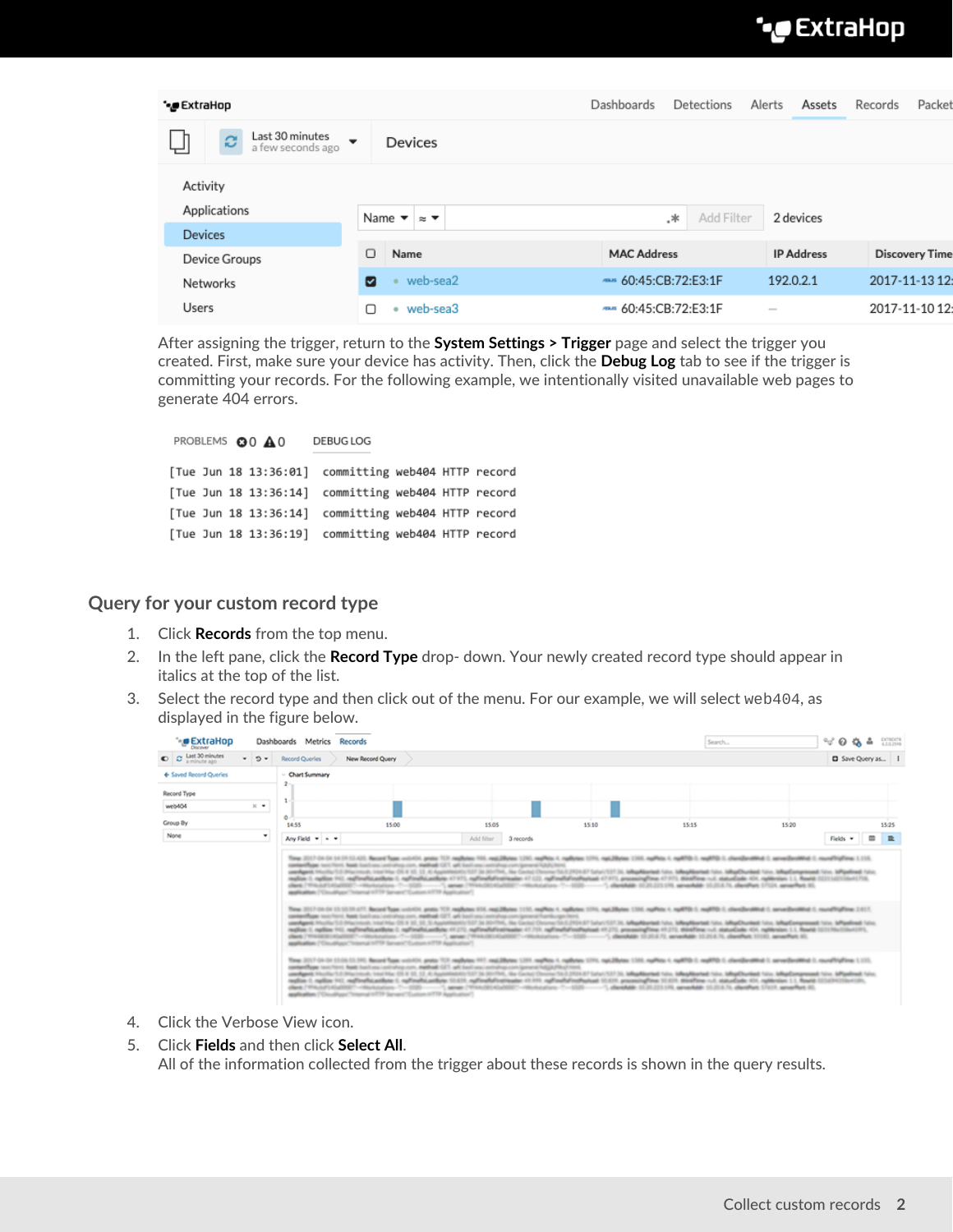## **Create a custom record format to display your record results in a table**

Record formats are the recommended way to display your records with only the fields you want to see. Without a custom record format, the fields for your custom record will not appear in any selectable lists, such as the Group By list.

The quickest way to create a custom record format is to copy and paste the schema on read from a builtin record format into a new record format. If you have multiple Discover appliances, you need to create the custom record format on each appliance where the record results are viewed.

- 1. Log in to the ExtraHop system through https://<extrahop-hostname-or-IP-address>.
- 2. Click the System Settings icon **and then click Record Formats.**
- 3. Click on the type of record you want to copy. For our example, we will copy the HTTP record format.
- 4. Copy the contents in the text box below Schema on Read.
- 5. Click **New Record Format**.
- 6. Complete the following fields:
	- **Display Name:** Type a unique name for your record format.
	- **Author:** Identify the author for the record format.

• **Record Type:** Type the same record type ID you created in the trigger. In our example, this value is web404.

• **Schema on Read:** Paste the copied contents from step 4 into the text box. Edit the box to delete any unwanted fields. For our example in the figure below, we only kept the following fields: Client, Server, Method, Status Code, URI, and Processing Time.

#### **Create Record Format**

| Display Name       | Author   |
|--------------------|----------|
| <b>HTTP 404</b>    | ExtraHop |
| <b>Record Type</b> |          |
| web404             |          |

#### Schema on Read

| л. | u  |                                |
|----|----|--------------------------------|
| 2  | ł  |                                |
| 3  |    | "display_name": "Status Code", |
| 4  |    | "name": "statusCode",          |
| 5  |    | "data_type": "n",              |
| 6  |    | "facet" true,                  |
| 7  |    | "default_visible": true        |
| 8  | }, |                                |
| 9  | ł  |                                |
| 10 |    | "display_name": "URI",         |
| 11 |    | "name" "uri".                  |
| 12 |    | "data_type": "s",              |
| 13 |    | "meta_type": "uri",            |
| 14 |    | "default_visible": true        |
| 15 | }, |                                |
| 16 | ₹  |                                |
| 17 |    | "display_name": "User Agent",  |
| 18 |    | "name": "userAgent",           |
| 19 |    | "data_type": "s"               |
| 20 | }, |                                |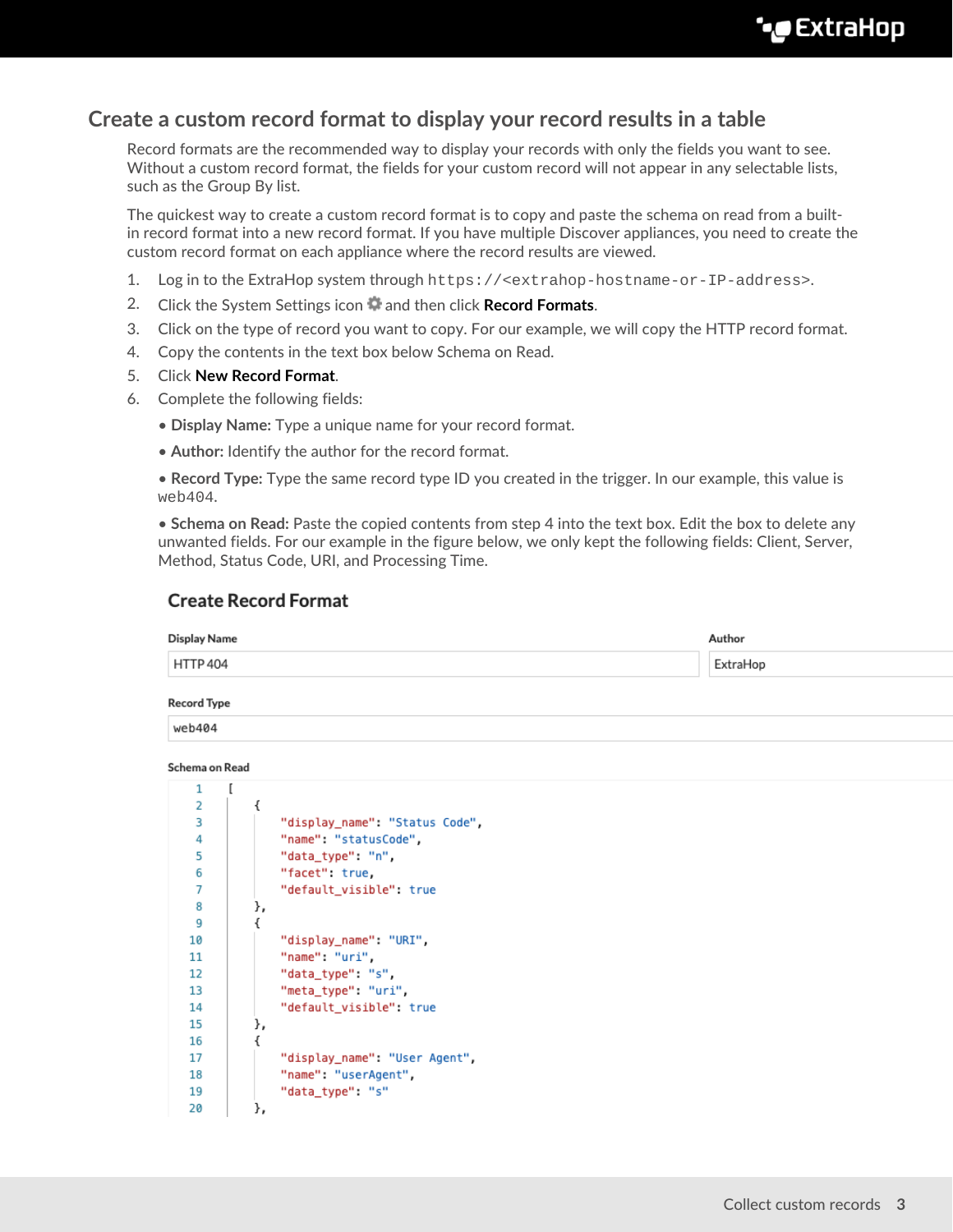#### **Query for your custom record type**

- 1. Click **Records** from the top menu.
- 2. In the left pane, click the **Record Type** drop- down. Your newly created record type should appear in italics at the top of the list.
- 3. Select the record type and then click out of the menu. For our example, we will select web404, as displayed in the figure below.

|                                   |                   | Dashboards Metrics Records |                  |            |           |       | Search                                                                                                                                                                                                                                                                                                                                                                                                                                          |       | $\sim$ 0 %             | 츸    | <b>DOM/VE</b><br>4.2.0.2598 |
|-----------------------------------|-------------------|----------------------------|------------------|------------|-----------|-------|-------------------------------------------------------------------------------------------------------------------------------------------------------------------------------------------------------------------------------------------------------------------------------------------------------------------------------------------------------------------------------------------------------------------------------------------------|-------|------------------------|------|-----------------------------|
| $\bullet$ $\circ$ Last 30 minutes | $-5$              | Record Queries             | New Record Query |            |           |       |                                                                                                                                                                                                                                                                                                                                                                                                                                                 |       | <b>D</b> Save Query as |      |                             |
| + Saved Record Queries            |                   | Chart Summary              |                  |            |           |       |                                                                                                                                                                                                                                                                                                                                                                                                                                                 |       |                        |      |                             |
| Record Type                       |                   |                            |                  |            |           |       |                                                                                                                                                                                                                                                                                                                                                                                                                                                 |       |                        |      |                             |
| web404                            | $\times$ $\times$ |                            |                  |            |           |       |                                                                                                                                                                                                                                                                                                                                                                                                                                                 |       |                        |      |                             |
| Group By                          |                   | o.<br>14:55                | 15.00            | 1505       |           | 15:50 | 15:15                                                                                                                                                                                                                                                                                                                                                                                                                                           | 15:20 |                        |      | 15:25                       |
| None                              | $\cdot$           | Any Field v + v            |                  | Add filter | 3 records |       |                                                                                                                                                                                                                                                                                                                                                                                                                                                 |       | Fields =               | cm ⊳ | $\blacksquare$              |
|                                   |                   |                            |                  |            |           |       | usedigent Muslim Ed Macrosoft contributed in 10, 12, 42 Augustinastic 137 34 30 (TML, Bar Cacha) Chronia/16.0.2934.67 Editor/137 34, Magdillanted Islas, Magdillanted Islas, Magdillanted Islas, Magdillanted Islas, Islandian<br>mylim 1; nyllon 941, mylindhi asiban 1; mylindhi asiban 4737), nyllonhalimisimane 4732), nyllonhalimisimane 47372; amoninglime 47373, doisiline +14, statushade 424, mylinsion 1,1, flowid-11711419156441794. |       |                        |      |                             |

- 4. Click the Verbose View icon.
- 5. Click **Fields** and then click **Select All**. All of the information collected from the trigger about these records is shown in the query results.

### **Record format settings**

The Record Format Settings page displays a list of all built-in and custom record formats that are available on your local ExtraHop Discover or Command appliance. If you need to create a custom record format, we recommend that you begin by copy and paste the schema on read information from a built-in record format. Advanced users might want to create a custom record format with their own field-value pairs, and should apply the reference material provided in this section.

Record formats consist of the following settings:

#### **Display Name**

The name displayed for the record format in the Web UI. If there is no record format for the record, the record type is displayed.

#### **Author**

(Optional) The author of the record format. All built-in record formats display ExtraHop as the author.

#### **Record Type**

A unique alphanumeric name that identifies the type of information contained in the associated record format. The record type links the record format with the records that are sent to the Explore appliance. Built-in record formats have a record type that begins with a tilde (~). Custom record formats cannot have a record type that begins with a tilde (~).

#### **Schema on Read**

A JSON-formatted array with at least one object, which consists of a field name and value pair. Each object describes a field in the record and each object must have a unique combination of name and data type for that record format. You can create the following objects for a custom record format:

#### **name**

The name of the field.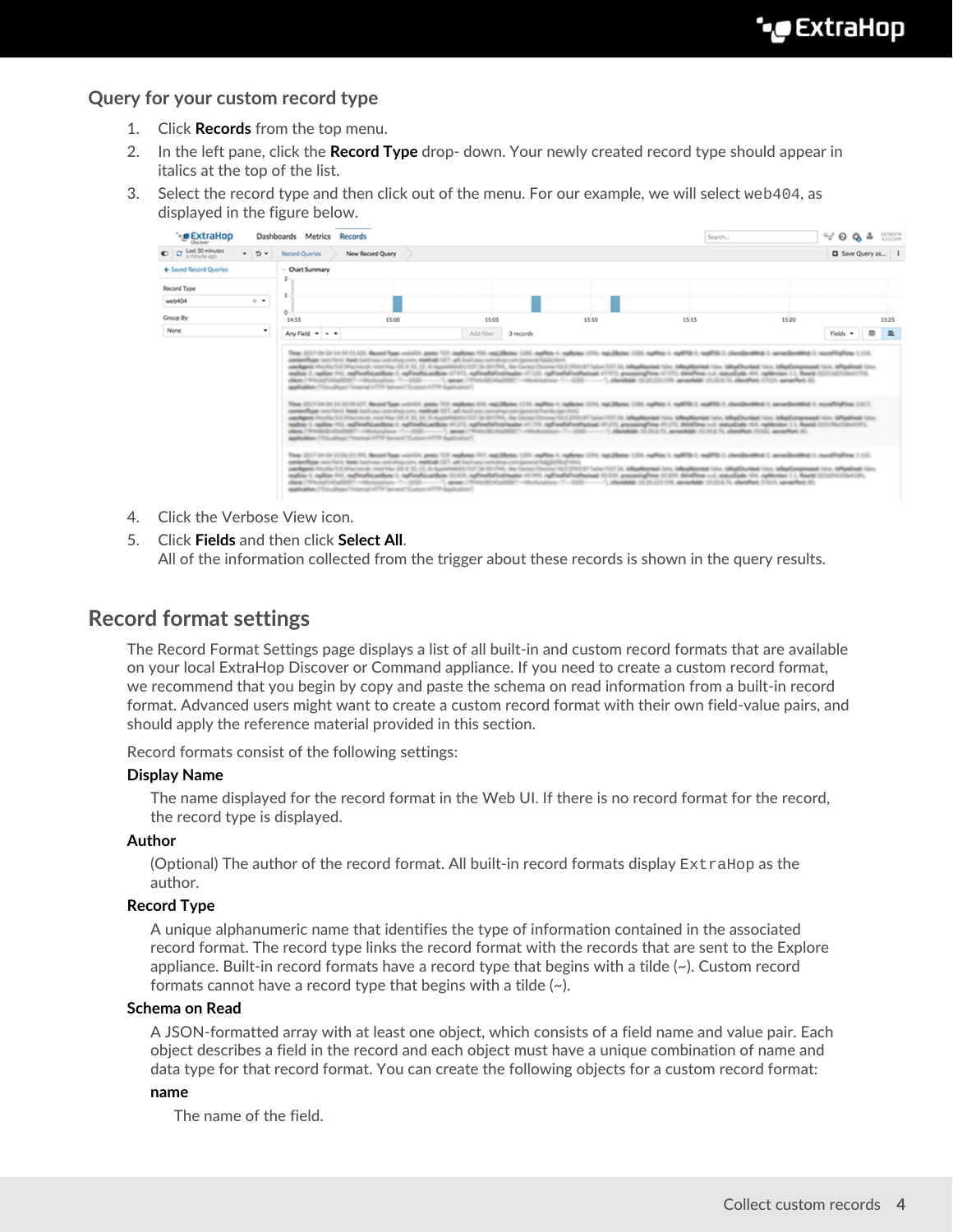#### **display\_name**

The display name for the field. If the display\_name field is empty, the name field is displayed.

#### **description**

(Optional) Descriptive information about the record format. This field is limited to the Record Format Settings page and is not displayed in any record query.

#### **default\_visible**

(Optional) If set to true, this field displays in the Web UI as a column heading by default in table view.

#### **facet**

(Optional) If set to true, facets for this field display in the Web UI. Facets are a short list of the most common values for the field that can be clicked to add a filter.

#### **data\_type**

The abbreviation that identifies the type of data stored in this field. The following data types are supported:

| Data Type         | <b>Abbreviation</b> | <b>Description</b>                                                                        |
|-------------------|---------------------|-------------------------------------------------------------------------------------------|
| application       | app                 | ExtraHop application ID<br>(string)                                                       |
| boolean           | b                   | Boolean value                                                                             |
| device            | dev                 | ExtraHop device ID (string)                                                               |
| flow interface    | fint                | Flow interface ID                                                                         |
| flow network      | fnet                | Flow network ID                                                                           |
| IPv4              | addr4               | An IPv4 address in dotted-<br>quad format. Greater or less<br>than filters are supported. |
| IP <sub>v</sub> 6 | addr6               | An IPv6 address. Only<br>string-oriented filters are<br>supported.                        |
| number            | n                   | Number (integer or floating<br>point)                                                     |
| string            | S                   | Generic string                                                                            |

#### **meta\_type**

The sub-classification of the data type that further determines how the information is displayed in the Web UI. The following meta-types are supported for each of the associated data types:

| Data Type     | Meta Type                                                                                        |
|---------------|--------------------------------------------------------------------------------------------------|
| <b>String</b> | domain<br>$\bullet$<br>uri<br>$\bullet$<br>user<br>$\bullet$                                     |
| Number        | bytes<br>$\bullet$<br>count<br>$\bullet$<br>expiration<br>$\bullet$<br>milliseconds<br>$\bullet$ |